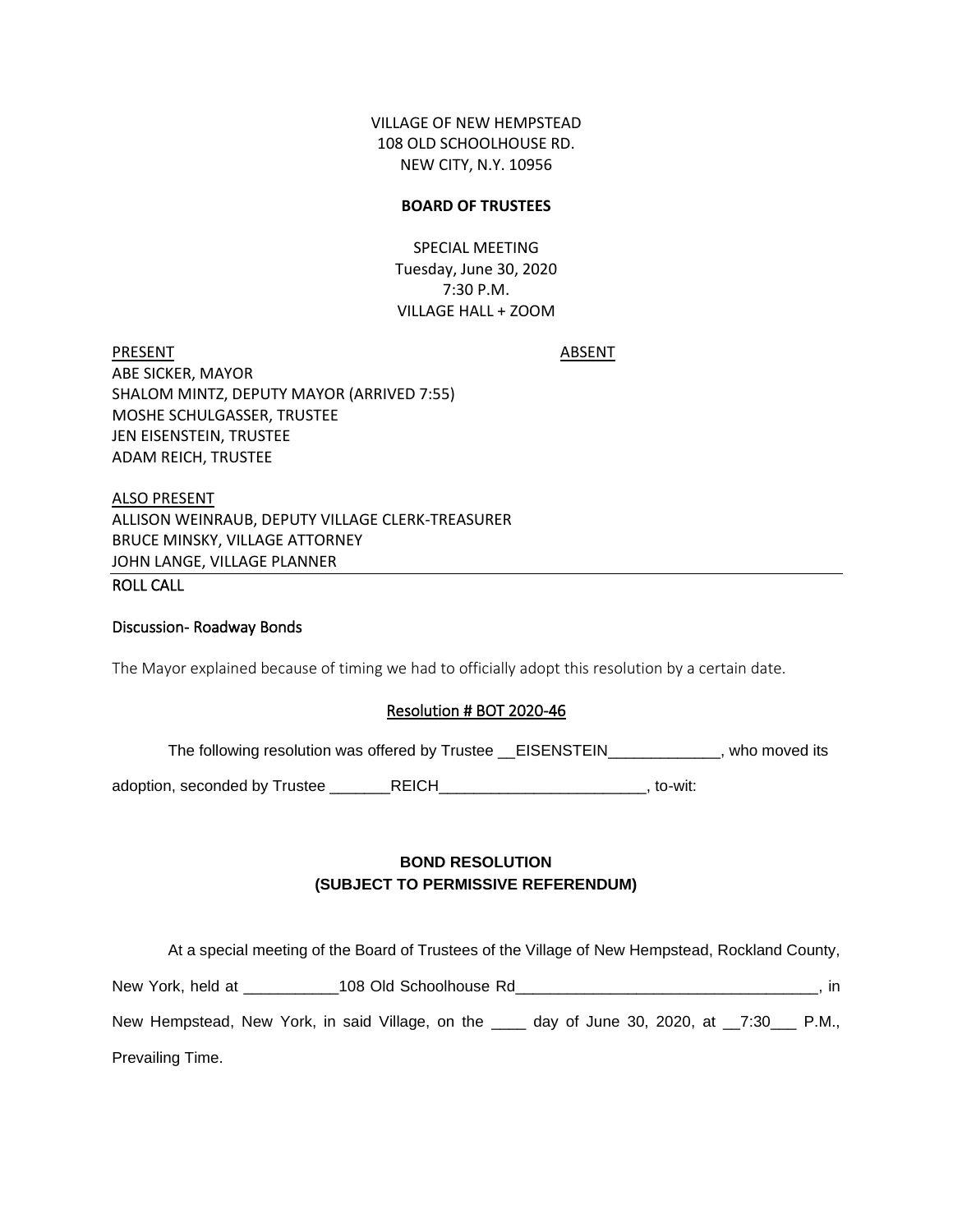The meeting was called to order by \_\_\_\_Mayor Sicker\_\_, and upon roll being called, the following

were

PRESENT: ABE SICKER, MAYOR SHALOM MINTZ, DEPUTY MAYOR (ARRIVED 7:55) MOSHE SCHULGASSER, TRUSTEE JEN EISENSTEIN, TRUSTEE ADAM REICH, TRUSTEE

The following resolution was offered by Trustee \_\_EISENSTEIN\_\_\_\_\_\_\_\_\_\_\_\_\_, who moved its adoption, seconded by Trustee \_\_\_\_\_\_\_REICH\_\_\_\_\_\_\_\_\_\_\_\_\_\_\_\_\_\_\_\_\_\_\_\_\_\_\_, to-wit: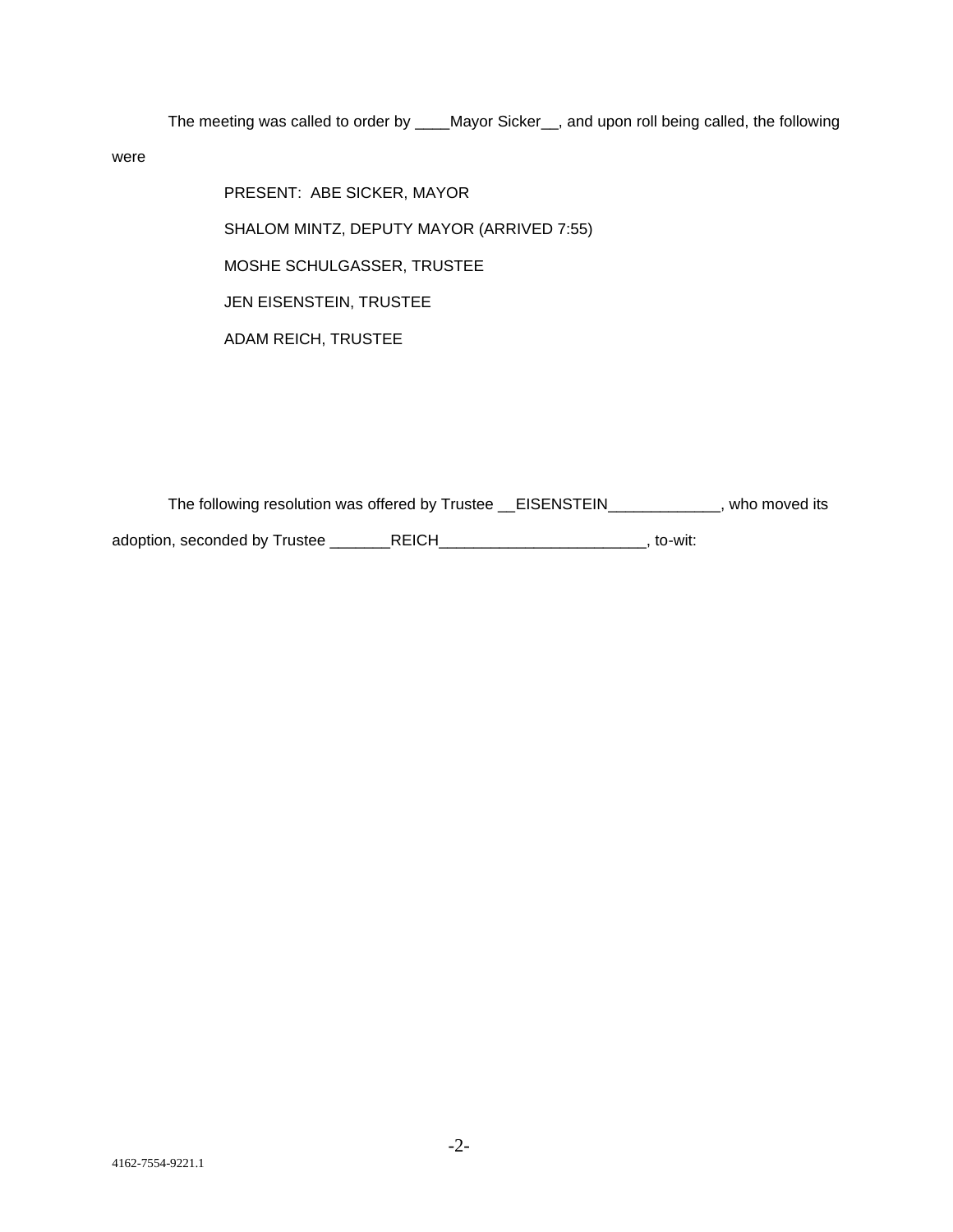BOND RESOLUTION DATED June 30 . 2020.

A RESOLUTION AUTHORIZING THE RECONSTRUCTION AND RESURFACING OF ROADS IN AND FOR THE VILLAGE OF NEW HEMPSTEAD, ROCKLAND COUNTY, NEW YORK, AT A MAXIMUM ESTIMATED COST OF \$3,000,000 AND AUTHORIZING, SUBJECT TO PERMISSIVE REFERENDUM, THE ISSUANCE OF \$3,000,000 SERIAL BONDS OF SAID VILLAGE TO PAY COSTS THEREOF.

BE IT RESOLVED, by the affirmative vote of not less than two-thirds of the total voting strength of the Board of Trustees of the Village of New Hempstead, Rockland County, New York, as follows:

Section 1. The reconstruction and resurfacing of roads in and for the Village of New Hempstead, Rockland County, New York, including sidewalks, curbs, gutters, drainage, landscaping and costs incidental thereto, is hereby authorized, subject to permissive referendum, at a maximum estimated cost of \$3,000,000.

Section 2. The plan for the financing of the aforesaid maximum estimated cost is by the issuance of \$3,000,000 serial bonds of said Village, hereby authorized to be issued therefor pursuant to the provisions of the Local Finance Law.

Section 3. It is hereby determined that the period of probable usefulness of the aforesaid class of objects or purposes is fifteen years, pursuant to subdivision 20 of paragraph a of Section 11.00 of the Local Finance Law. It is hereby further determined that the maximum maturity of the serial bonds herein authorized will exceed five years.

Section 4. The faith and credit of said Village of New Hempstead, Rockland County, New York, are hereby irrevocably pledged for the payment of the principal of and interest on such bonds as the same respectively become due and payable. An annual appropriation shall be made in each year sufficient to pay the principal of and interest on such bonds becoming due and payable in such year. There shall annually be levied on all the taxable real property of said Village, a tax sufficient to pay the principal of and interest on such bonds as the same become due and payable.

Section 5. Subject to the provisions of the Local Finance Law, the power to authorize the issuance of and to sell bond anticipation notes in anticipation of the issuance and sale of the serial bonds herein authorized, including renewals of such notes, is hereby delegated to the Village Treasurer, the chief fiscal officer. Such notes shall be of such terms, form and contents, and shall be sold in such manner, as may be prescribed by said Village Treasurer, consistent with the provisions of the Local Finance Law.

Section 6. All other matters except as provided herein relating to the serial bonds herein authorized including the date, denominations, maturities and interest payment dates, within the limitations prescribed herein and the manner of execution of the same, including the consolidation with other issues, and also the ability to issue serial bonds with substantially level or declining annual debt service, shall be determined by the Village Treasurer, the chief fiscal officer of such Village. Such bonds shall contain substantially the recital of validity clause provided for in Section 52.00 of the Local Finance Law, and shall otherwise be in such form and contain such recitals, in addition to those required by Section 51.00 of the Local Finance Law, as the Village Treasurer shall determine consistent with the provisions of the Local Finance Law.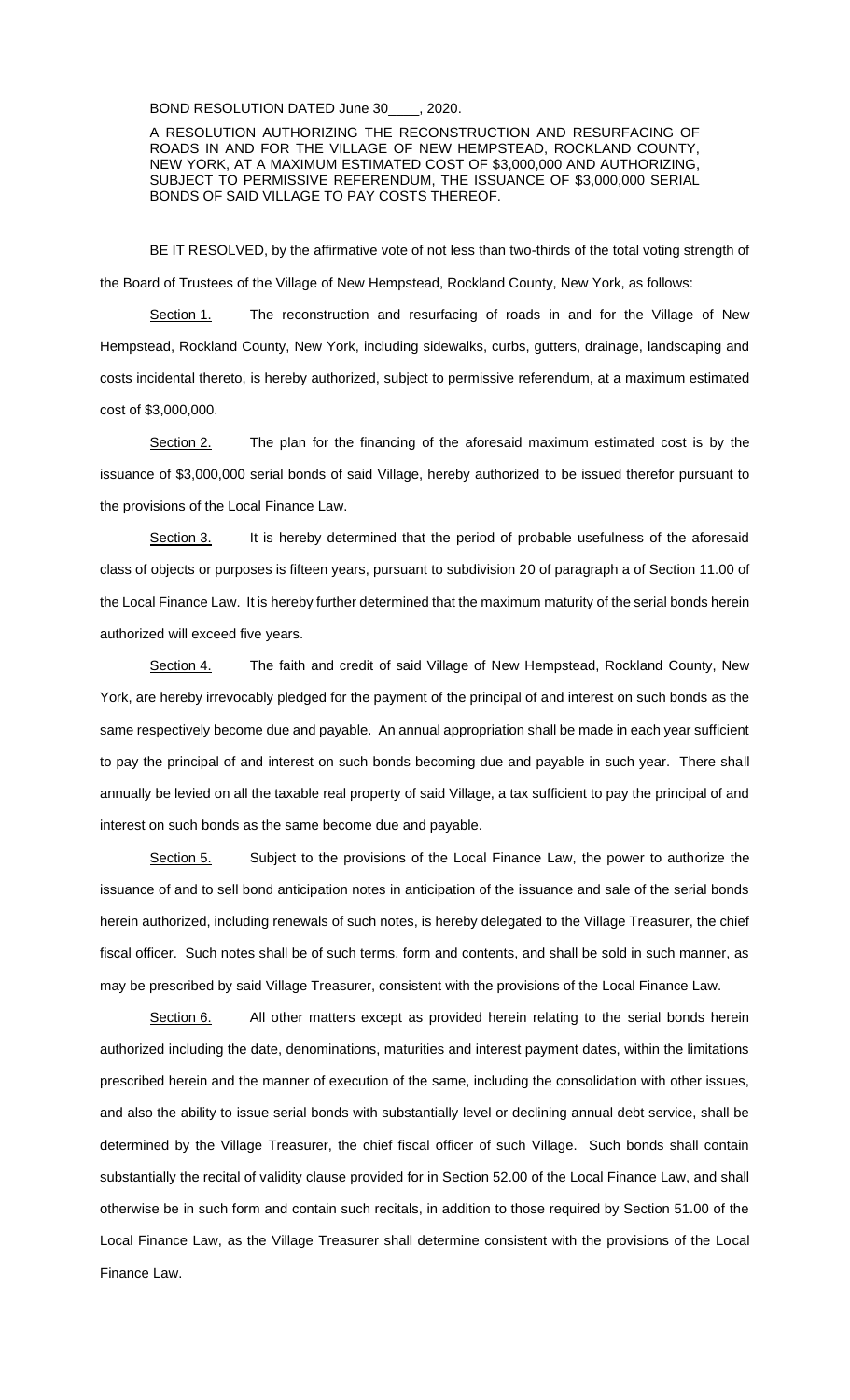Section 7. The validity of such bonds and bond anticipation notes may be contested only if:

- 1) Such obligations are authorized for an object or purpose for which said Village is not authorized to expend money, or
- 2) The provisions of law which should be complied with at the date of publication of this resolution are not substantially complied with,

and an action, suit or proceeding contesting such validity is commenced within twenty days after the date of such publication, or

3) Such obligations are authorized in violation of the provisions of the Constitution.

Section 8. This resolution shall constitute a statement of official intent for purposes of Treasury Regulations Section 1.150-2. Other than as specified in this resolution, no monies are, or are reasonably expected to be, reserved, allocated on a long-term basis, or otherwise set aside with respect to the permanent funding of the object or purpose described herein.

Section 9. Upon this resolution taking effect, the same shall be published in summary form in the official newspaper of said Village designated for such purpose, together with a notice of the Village Clerk in substantially the form provided in Section 81.00 of the Local Finance Law.

Section 10. THIS RESOLUTION IS ADOPTED SUBJECT TO PERMISSIVE REFERENDUM.